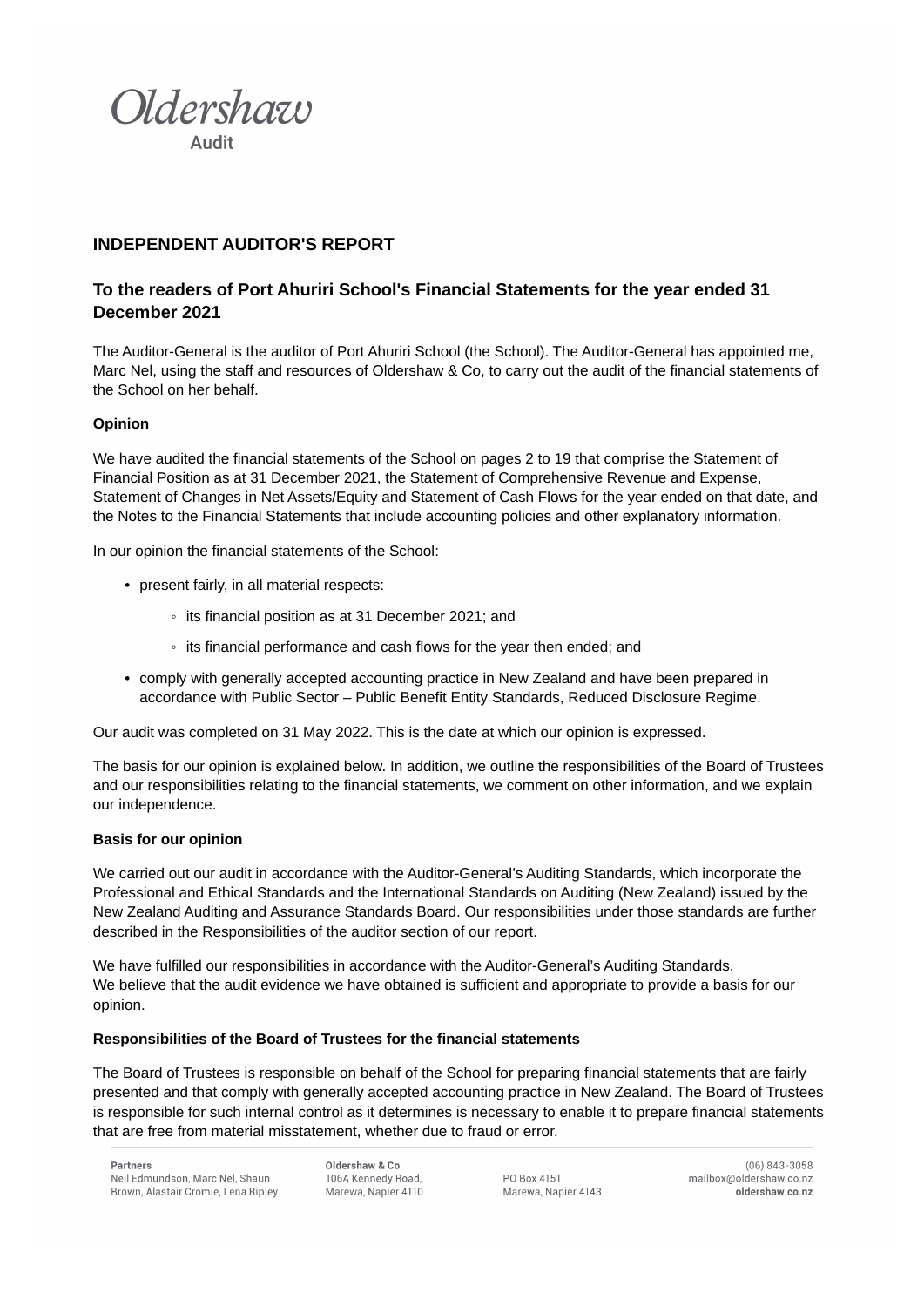In preparing the financial statements, the Board of Trustees is responsible on behalf of the School for assessing the School's ability to continue as a going concern. The Board of Trustees is also responsible for disclosing, as applicable, matters related to going concern and using the going concern basis of accounting, unless there is an intention to close or merge the School, or there is no realistic alternative but to do so.

The Board of Trustees' responsibilities, in terms of the requirements of the Education and Training Act 2020, arise from section 87 of the Education Act 1989.

## **Responsibilities of the auditor for the audit of the financial statements**

Our objectives are to obtain reasonable assurance about whether the financial statements, as a whole, are free from material misstatement, whether due to fraud or error, and to issue an auditor's report that includes our opinion.

Reasonable assurance is a high level of assurance, but is not a guarantee that an audit carried out in accordance with the Auditor-General's Auditing Standards will always detect a material misstatement when it exists. Misstatements are differences or omissions of amounts or disclosures, and can arise from fraud or error. Misstatements are considered material if, individually or in the aggregate, they could reasonably be expected to influence the decisions of readers taken on the basis of these financial statements.

For the budget information reported in the financial statements, our procedures were limited to checking that the information agreed to the School's approved budget.

We did not evaluate the security and controls over the electronic publication of the financial statements.

As part of an audit in accordance with the Auditor-General's Auditing Standards, we exercise professional judgement and maintain professional scepticism throughout the audit. Also:

- We identify and assess the risks of material misstatement of the financial statements, whether due to fraud or error, design and perform audit procedures responsive to those risks, and obtain audit evidence that is sufficient and appropriate to provide a basis for our opinion. The risk of not detecting a material misstatement resulting from fraud is higher than for one resulting from error, as fraud may involve collusion, forgery, intentional omissions, misrepresentations, or the override of internal control.
- We obtain an understanding of internal control relevant to the audit in order to design audit procedures that are appropriate in the circumstances, but not for the purpose of expressing an opinion on the effectiveness of the School's internal control.
- We evaluate the appropriateness of accounting policies used and the reasonableness of accounting estimates and related disclosures made by the Board of Trustees.
- We conclude on the appropriateness of the use of the going concern basis of accounting by the Board of Trustees and, based on the audit evidence obtained, whether a material uncertainty exists related to events or conditions that may cast significant doubt on the School's ability to continue as a going concern. If we conclude that a material uncertainty exists, we are required to draw attention in our auditor's report to the related disclosures in the financial statements or, if such disclosures are inadequate, to modify our opinion. Our conclusions are based on the audit evidence obtained up to the date of our auditor's report. However, future events or conditions may cause the School to cease to continue as a going concern.
- We evaluate the overall presentation, structure and content of the financial statements, including the disclosures, and whether the financial statements represent the underlying transactions and events in a manner that achieves fair presentation.
- We assess the risk of material misstatement arising from the Novopay payroll system, which may still contain errors. As a result, we carried out procedures to minimise the risk of material errors arising from the system that, in our judgement, would likely influence readers' overall understanding of the financial